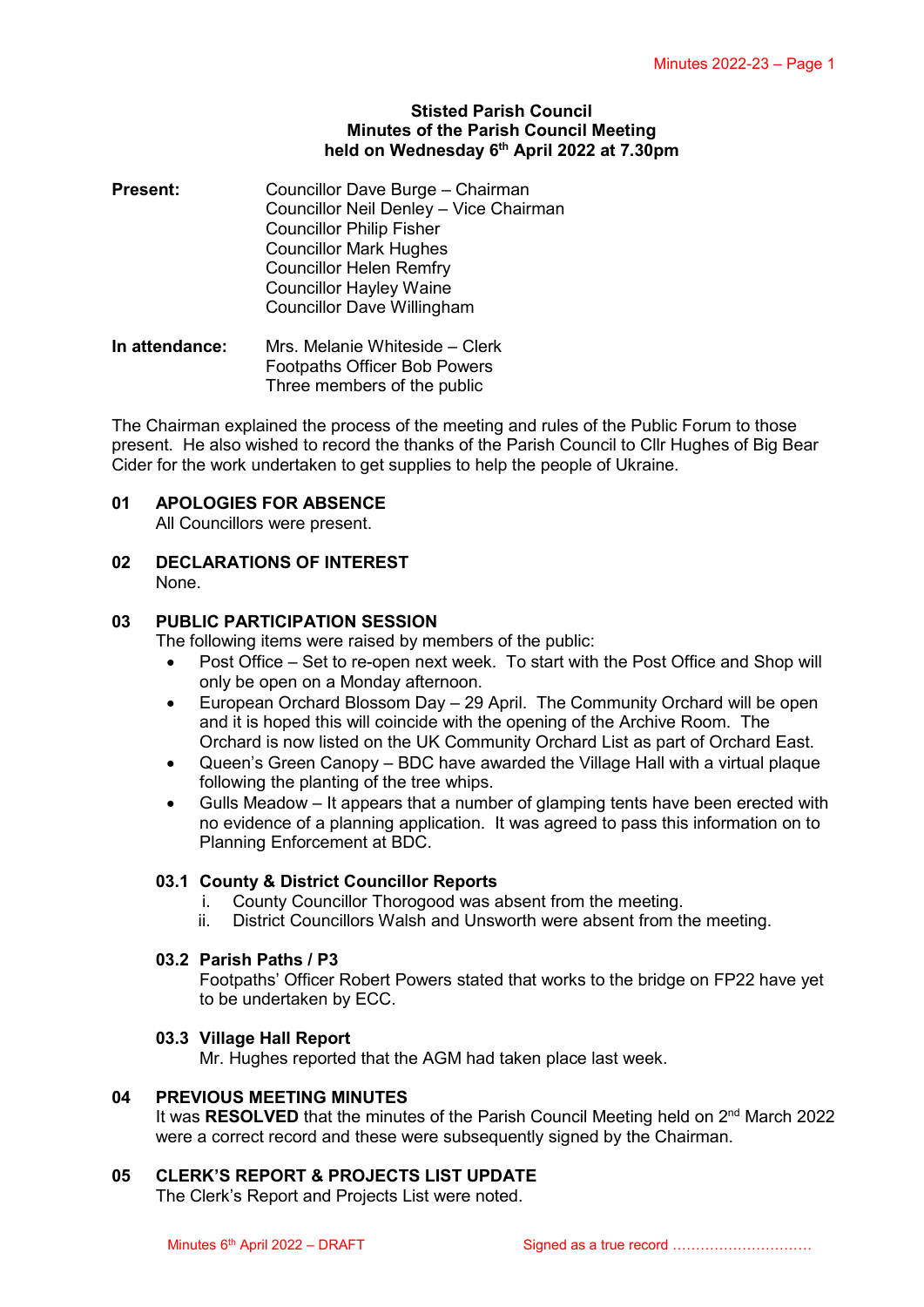# **06 PLANNING MATTERS**

## **06.1 Planning Applications**

- i. 22/00433/FUL 66 Rectory Road Installation of 30 panel solar array and associated inverters in paddocks to the south east of the property. The Chairman invited the owner to explain the details of the application and answer questions. Following this, it was agreed to support this application.
- ii. 22/00690/TPOCON 109 Water Lane Notice of intent to carry out works to trees in a Conservation Area - 1 x Large Ash in rear garden. Following advice from the Tree Warden, it was agreed to make no comment on this application.
- iii. Feering Neighbourhood Plan Consultation document can be found on the BDC website.

## **06.2 Planning Results**

- i. 21/03709/DAC Gleneagles Rectory Road Application for approval of details as reserved by conditions 3 & 8 of approved application 21/00822/FUL - GRANTED.
- ii. 22/00154/PLD 4 Kentish Cottages Kentish Farm Road Application for a Certificate of Lawfulness for a proposed development - Erection of detached single-storey annexe – REFUSED

# **06.3 Land Opp. Brooks Farm**

Members discussed a draft letter to be sent to the landowner who has removed part of the hedgerow, installed paving stones and appear to be storing items on the site – all of which are not allowed under the Article 4 Directive on this land. It was agreed to undertake a land registry search to find the name of the owner and look at seeking professional advice from a Solicitor before sending the letter. The Chairman reported that he has received information that Gladwish are awaiting quotes for the removal of waste on another section of the land.

## **07 SUB-COMMITTEE & WORKING GROUPS UPDATE**

# **07.1 Communication**

- i. Climate Conference Cllr Remfry gave a further report on training undertaken – information on ways to reduce carbon have been included in the newsletter.
- ii. Mobile Library Response from ECC reporting that the last review was undertaken in 2018 and it is likely that the service was stopped due to lack of use. The do have a new community outreach vehicle which could be booked.

# **07.2 Community Safety & Engagement**

- i. Queen's Platinum Jubilee Weekend (2-5 June 2022) Cllr Waine gave an update on how the plans are progressing for the Sunday village event. Toilet Facilities – Following the last meeting, a further two companies had been approached for quotations. Only one had replied and this cost was significantly lower that the first company. It was agreed to approve and book this.
- ii. Litter Pick Dates set for Saturday 21 May and Saturday 10 September. A provisional date for the Dust Cart was set for Saturday 1 October. Purchase of new warning signs – It was agreed to purchase 8 new lightweight/foldable warning signs.
- iii. Montefiore Institute It was agreed to offer to help with promoting the meeting room and Post Office via advertising in future newsletters and on social media.
- iv. Police Report Members discussed the 'Police our Parish' summer project and agreed to offer support. Clerk to contact the School to gauge interest in a joint speeding operation prior to responding to PC Draper.

## **07.3 Parking**

i. School parking – No update.

## **07.4 Recreational Activities**

- i. Playing Field Monthly inspection reported noted. It was agreed to purchase a replacement safety sign for the Basketball plate.
- ii. Play Equipment Members noted the annual inspection will be undertaken in May.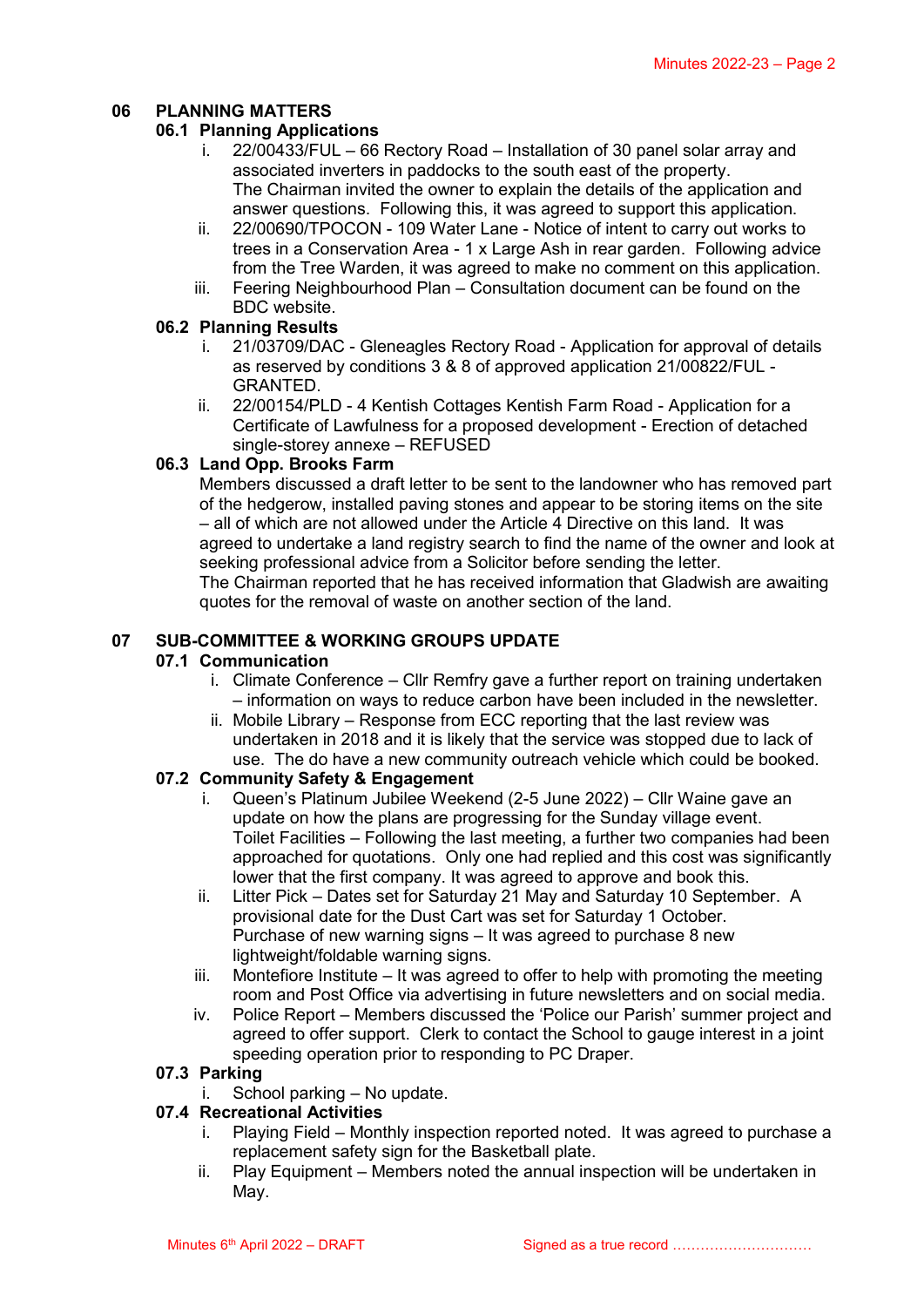- iii. Refurbishment of Equipment Cllr Fisher has devised a specification for painting and it was agreed he would be the contact liaison for the tenders. It was agreed to add the paining of the pavilion to the specification.
- iv. Football Pitch A budget of £300 was approved for the purchase of top soil. Timeframe for installation between 1 June – mid/end July. Football Club will undertake the distribution of the soil on the pitch.
- v. Path to Equipment Due to rising costs of materials/fuel, it was agreed to research different contractors / materials so that the installation can still proceed.

# **07.5 Street Maintenance**

- i. Street Lighting There is currently a component supply issue which has meant a delay in delivery but it is hoped the new LED lamps will be delivered soon.
- ii. Village Green Bollards A sample bollard will be available next week. Information/quotations have been received from alternative companies. To be investigated/considered prior to a final decision on type/style/company at the next meeting – to include decision on supply of post shrouds to prevent strimmer damage.
- iii. Grass Cutting Contract/Tender Three companies were approached for quotations, of which only one responded. A further quotation was received from another company prior to the meeting. Following discussion, it was agreed to award the contract to JPB Landscapes.
- iv. Dog Bins Clerk to contact BDC regarding replacement of the bin near the Church as the underneath is rusty and ask if a larger bin could be installed. Following discussion, members agreed not to place a dog bin on the Village Green due to health risks to school children. It was agreed to contact the Village Hall and Golf Club to look for alternative locations.
- v. Roundels on Roads at Village Boundary Clerk reported that this work has been included on the Local Highways Panel schedule for 2022-23 but this does not state a timeframe for completion.
- vi. Speed Signs on Village Gates Signs would need to be designed to ECC standard, installed by an approved company and a permit applied for each location. It was agreed to seek quotations for this work.
- vii. BDC Re-Wilding Project BDC are expanding their planting initiative and are seeking locations that would benefit from re-wilding. As these must be BDC owned and maintained by BDC, there are no suitable locations in the village. A discussion took place on whether it would be possible to turn a corner section of the playing field into a wild flower area.

## **08 FINANCE**

## **08.1 Bank Reconciliation**

The Clerk/RFO presented the bank reconciliation report to the end of March.

## **08.2 Payments**

It was **RESOLVED** to approve the payments as per the schedule, including the payment of two invoices received after the publication of the schedule.

#### **08.3 Financial Report to end March**

The Clerk/RFO presented the report for the final quarter to year end.

## **08.4 Transfer of Funds**

Councillors discussed year end General Reserves and **RESOLVED** to transfer £4,200 into the Earmarked Reserves "Projects" to allow for the continuation of works in the 2022- 23 financial year.

#### **08.5 Queen's Platinum Jubilee**

Councillors **RESOLVED** the transfer of £500 from General Reserves into a new Earmarked Reserve fund "Jubilee" to cover expenditure related to the celebrations. **08.6 Street Cleaning Agreement 2022-23**

It was **AGREED** to approve the 2022-23 Street Cleaning Agreement with BDC.